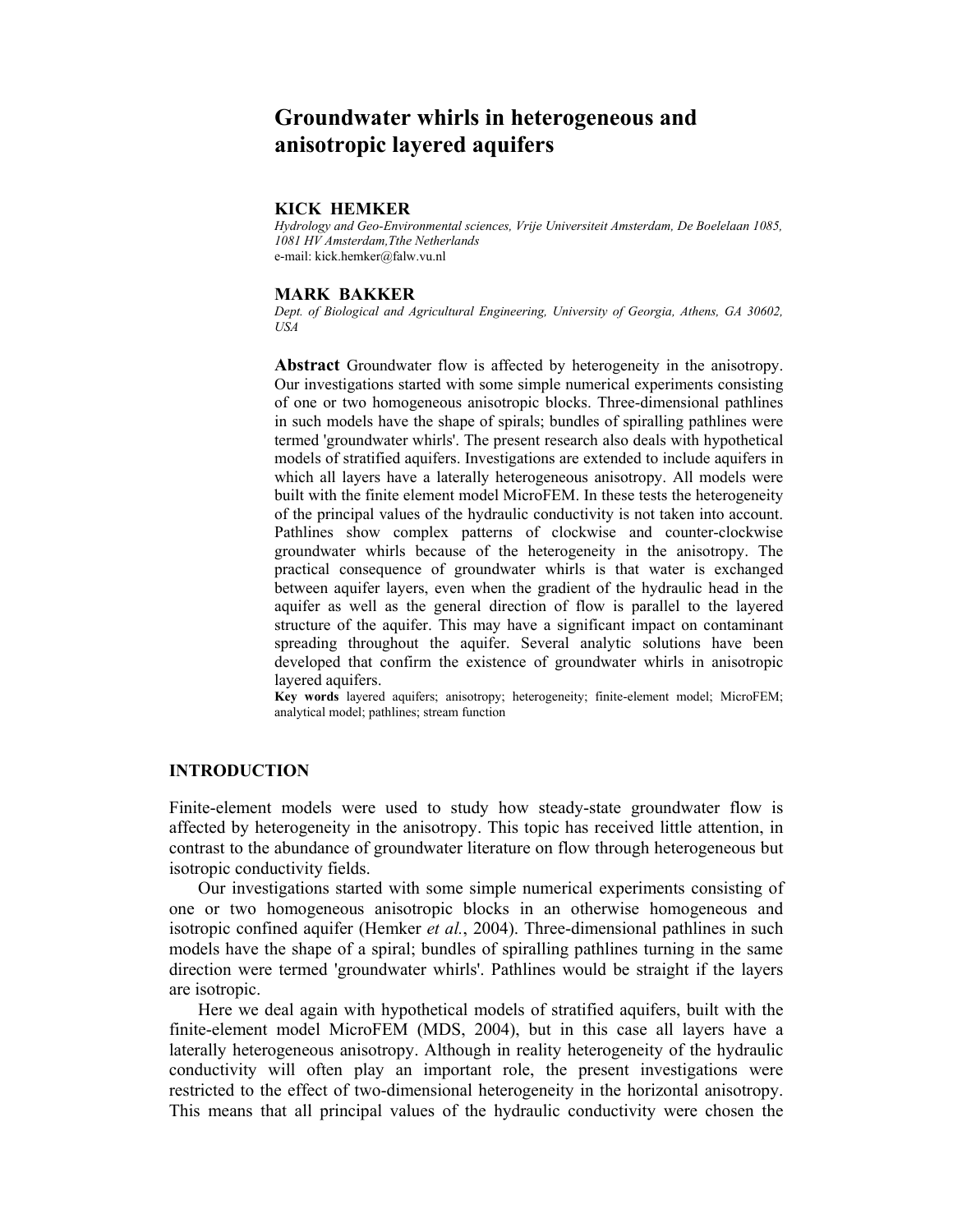same throughout the model, while only the major principal direction of the conductivity varies spatially in a plane perpendicular to the general flow direction. Such laterally discontinuous horizontal anisotropy leads to complex patterns of clockwise and counter-clockwise groundwater whirls. The results of MicroFEM have been confirmed with other numerical groundwater models such as SUTRA and MODFLOW.

 New analytic solutions for groundwater flow in layered anisotropic aquifers have been developed recently (Bakker & Hemker, 2004) and allow for a comparison of the presented numerical flow patterns with the results of similar analytical models.

### **FINITE ELEMENT MODELLING**

In this short paper only a single model is presented. Consider an 18 m thick confined aquifer, consisting of nine equally thick layers. The horizontal hydraulic conductivity is heterogeneous in a 100 m wide section of the model; each layer in this section is divided in 10 strips of equal width. A cross-section perpendicular to these strips shows a regular pattern of 9-by-10 cells, where each cell is 10 m wide and 2 m high (Fig. 1). On each side of this central zone a 100 m wide homogeneous block serves to reduce boundary effects.



**Fig. 1** A stratified confined aquifer with a laterally heterogeneous anisotropic central zone.

The major and minor principal values of the horizontal hydraulic conductivity tensor are 10 m day<sup>-1</sup> and 5 m day<sup>-1</sup> in the entire model. The vertical hydraulic conductivity is 1 m day<sup>-1</sup> in all layers. The general flow direction is in the direction of the strips (straight north). In the presented model the major principal direction of the horizontal hydraulic conductivity tensor is also chosen straight north in the two large side blocks, while it varies between -45° (N45W, northwest) and 45° (N45E, northeast) in the 90 cells of the central zone. To obtain a two-dimensional spatial distribution, ten uniformly distributed anisotropy directions were chosen (-45°, -35°, -25°, …, 45°) and for each layer these ten values were assigned to the cells in a random order. The resulting distribution is given in Table 1.

 To compute the three-dimensional head distribution and flow field, a finiteelement model of 18 layers was built with MicroFEM (each 2 m thick layer is represented by two MicroFEM layers). The model size is 300 by 300 m; horizontal nodal distances are exactly 2 m within the central zone, and increase to nearly 10 m at the east and west model boundaries to attain a total of 11,668 nodes per layer. The east and west sides are no-flow boundaries, while the south and north sides are open boundaries with fixed potentiometric heads that differ by 0.3 m in all layers.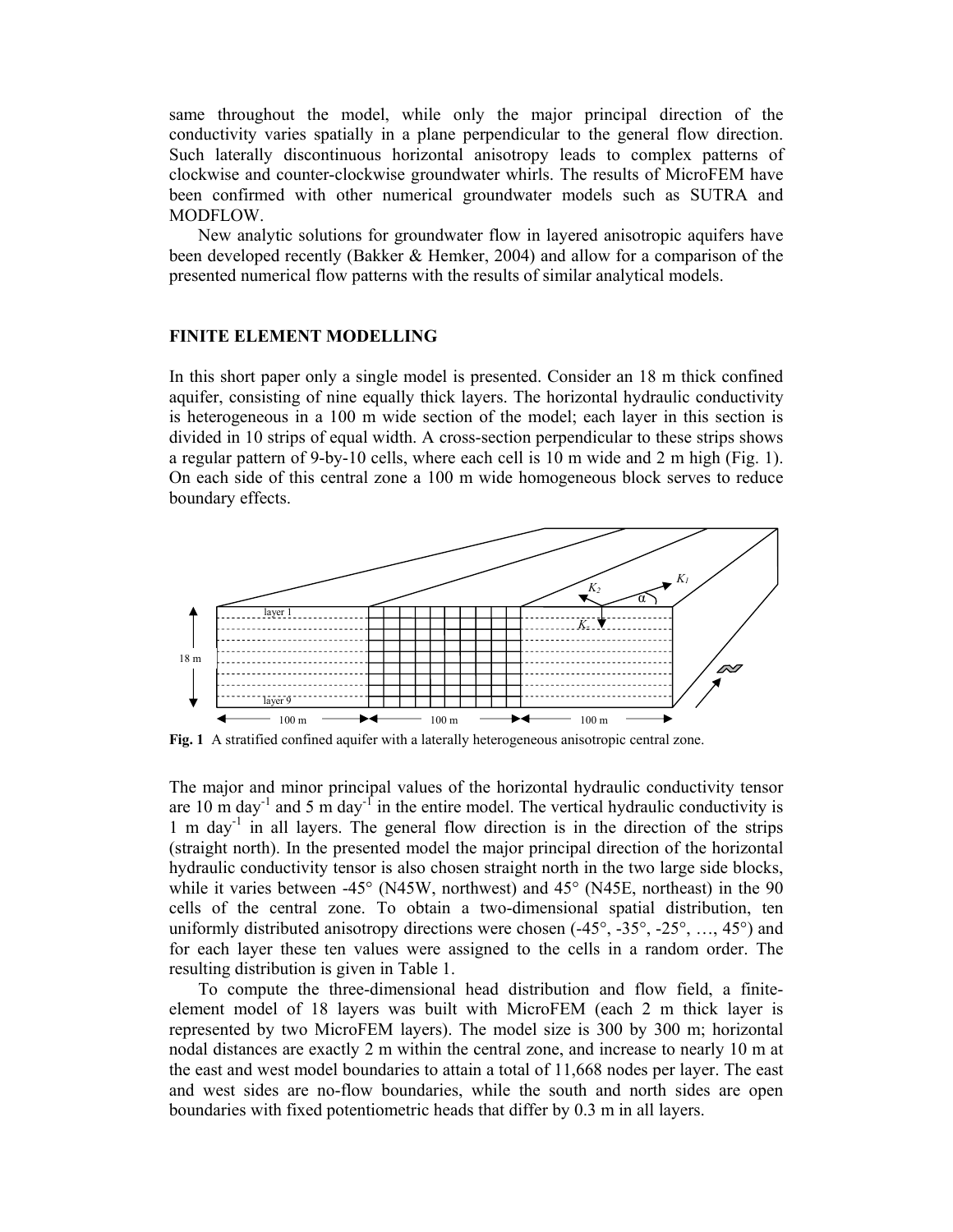| $\Omega$ | $-35$ | 5     | 15    | 35    | $-15$ | $-25$ | $-5$           | 25    | $-45$ | 45    | $\overline{0}$ |
|----------|-------|-------|-------|-------|-------|-------|----------------|-------|-------|-------|----------------|
|          | 25    | 35    | $-35$ | 15    | $-45$ | $-5$  | $-25$          | 5     | $-15$ | 45    | $\theta$       |
| $\Omega$ | $-35$ | 25    | $-15$ | $-25$ | $-5$  | 15    | 5              | $-45$ | 45    | 35    | $\overline{0}$ |
| 0        | $-35$ | 35    | 5     | $-25$ | 15    | $-5$  | 45             | 25    | $-15$ | $-45$ | $\overline{0}$ |
| $\Omega$ | 15    | $-5$  | 25    | $-45$ | 35    | 45    | 5 <sup>5</sup> | $-35$ | $-15$ | $-25$ | $\overline{0}$ |
| 0        | $-45$ | $-35$ | 25    | $-25$ | 5     | $-15$ | 15             | 35    | $-5$  | 45    | $\overline{0}$ |
| $\Omega$ | 25    | $-45$ | $-5$  | 35    | $-25$ | 5     | 15             | $-15$ | 45    | $-35$ | $\overline{0}$ |
| $\theta$ | 35    | 5     | $-15$ | $-35$ | 25    | $-45$ | $-25$          | 15    | 45    | $-5$  | $\overline{0}$ |
| 0        | 45    | $-25$ | $-35$ | $-5$  | $-15$ | 15    | 5              | $-45$ | 35    | 25    | $\Omega$       |

**Table 1** Principal directions of horizontal anisotropy in all 9 by 12 cells of the model.

## **NUMERICAL AND ANALYTICAL RESULTS**

If the model would be isotropic or homogeneous in the anisotropy all pathlines would flow straight north and the projection of a single pathline, when looking downstream, would be a single point. The projection of 20 pathlines in each of the 9 layers of our anisotropic model is shown in Fig. 2. Pathlines start in the centre of each cell and at equal distances to the left and right in the homogeneous side blocks. All starting points are located at 100 m north of the southern boundary and all pathlines run for 100 m due north.



**Fig. 2** Cross-section showing 9  $*$  20 projected pathlines to identify the pattern of clockwise and counterclockwise whirls computed numerically with MicroFEM. Starting points are indicated with dots.

 The resulting whirling flow pattern is complex and not immediately clear from a single graph. Large and small whirls exist next to each other, rotating in opposite directions. The slight extension of the whirls into the homogeneous side blocks is on the order of 20 m. The same pathlines of Fig. 2 are projected on a north-south crosssection (Fig. 3). Although different colours are used for different starting depth, just as in Fig. 2, individual pathlines are hard to distinguish. Therefore the same pathlines are given in two separate sets (Figs. 4 and 5). The vertical exchange of water between adjacent layers as a result of the whirling flow is clearly demonstrated.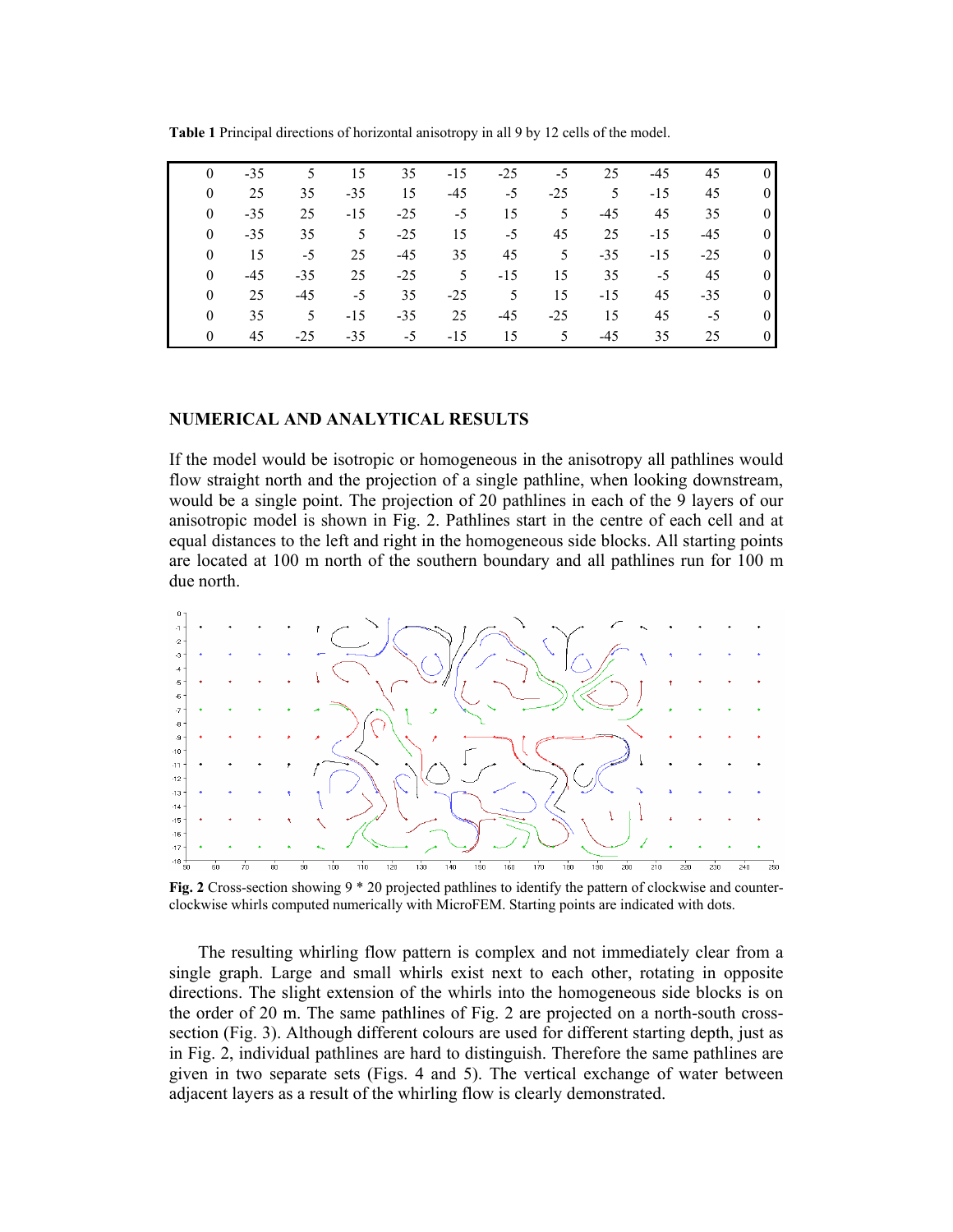

**Fig. 3** Cross-section showing the 9 \* 20 pathlines of Fig. 2 projected in a side view.



**Fig. 4** Cross-section showing the 4 \* 20 pathlines of Fig. 3 starting in the layers 2, 4, 6 and 8.



**Fig. 5** Cross-section showing the 5 \* 20 pathlines of Fig. 3 starting in the layers 1, 3, 5, 7 and 9.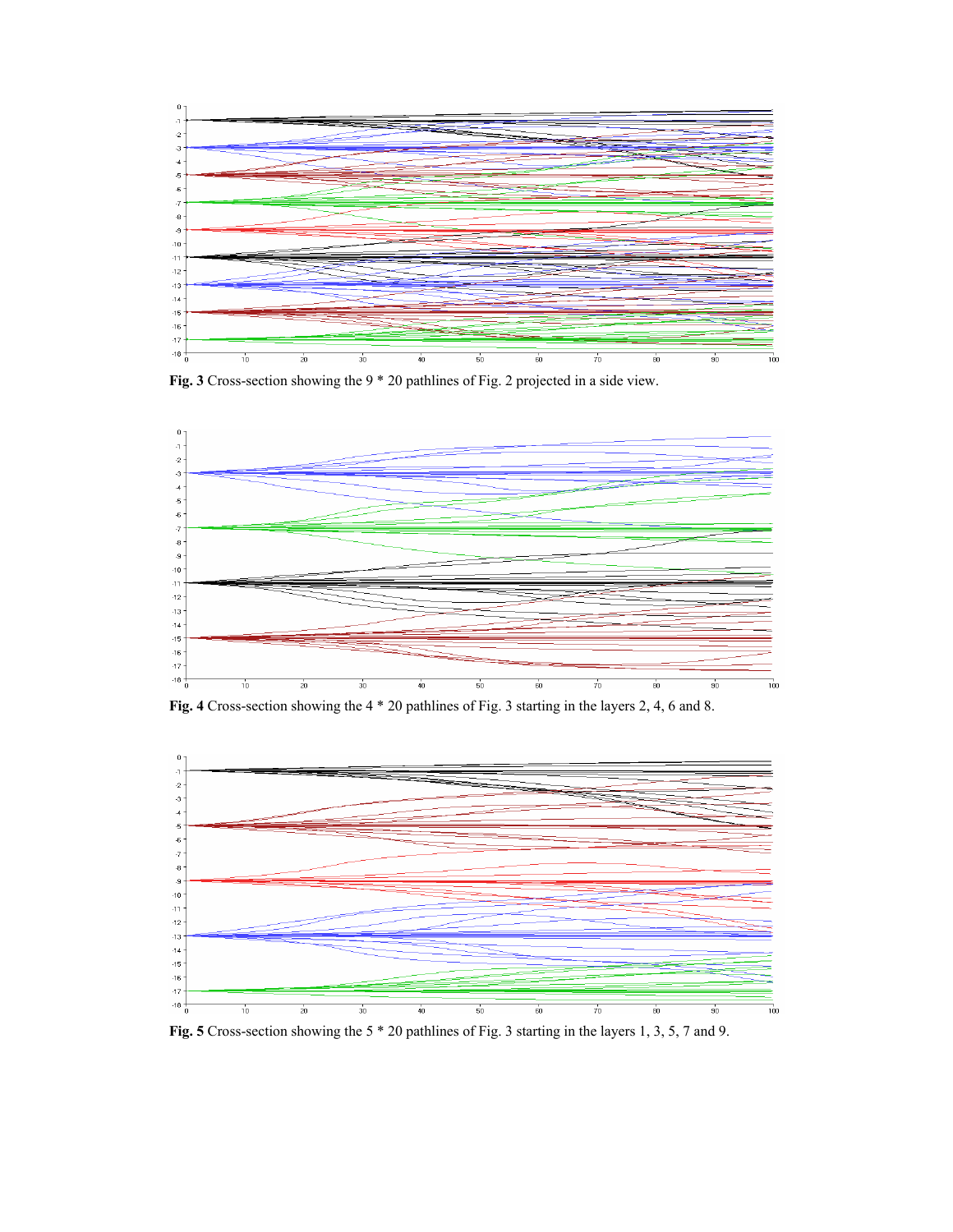New analytic solutions have been developed recently to compute the heads and flow in a layered anisotropic aquifer similar to the above described numerical model (Bakker & Hemker, 2004). The above described model is used here to compare the numerical results with the exact solution. The hydraulic head in all layers is shown in Fig. 6 and the east component of the specific discharge vector is given in Fig 7.



**Fig. 6** Analytically computed hydraulic heads in an east-west cross-section of the layered aquifer.



**Fig. 7** Analytically computed lateral flow components in an east-west cross-section of the layered aquifer.

 The analytical solution technique also allows for the computation of threedimensional pathlines. A projection of such pathlines, starting at the same locations as as in Fig. 2 and also running for 100 m perpendicular to the cross-section, is presented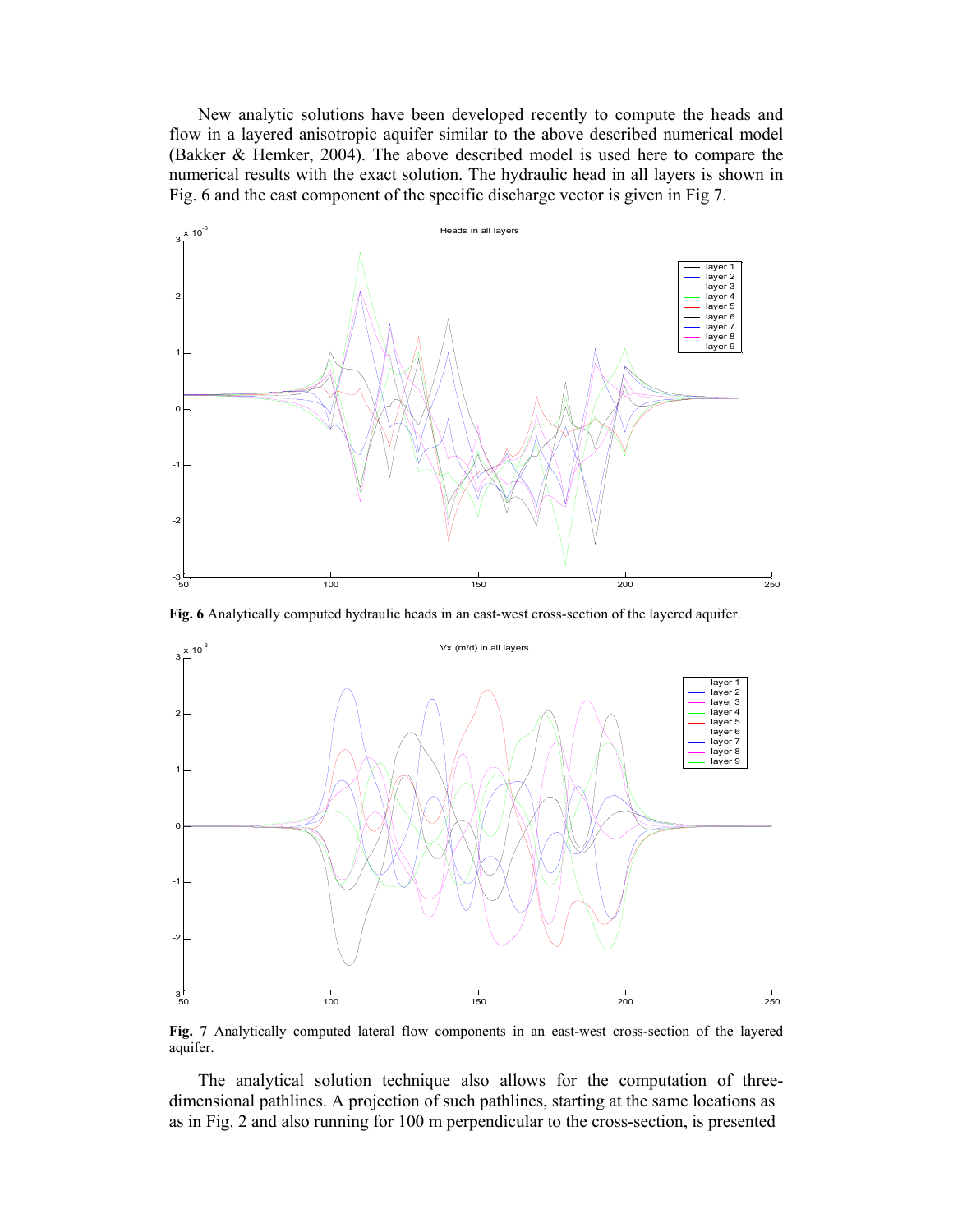

**Fig. 8** Cross-section showing 9 \* 20 projected pathlines computed analytically.

in Fig. 8. The similarity of Figs 2 and 8 is a verification of both the numerical model and the analytical model. The differences between the numerical and analytical results decrease if each aquifer layer is modelled with more MicroFEM layers.

 Analytically obtained flow components in a cross-section can also be visualized as stream function contours (Fig. 9).



**Fig. 9** Cross-section showing the pattern of clockwise (blue coloured) and counter-clockwise whirls (red coloured) by analytically computed stream function contours.